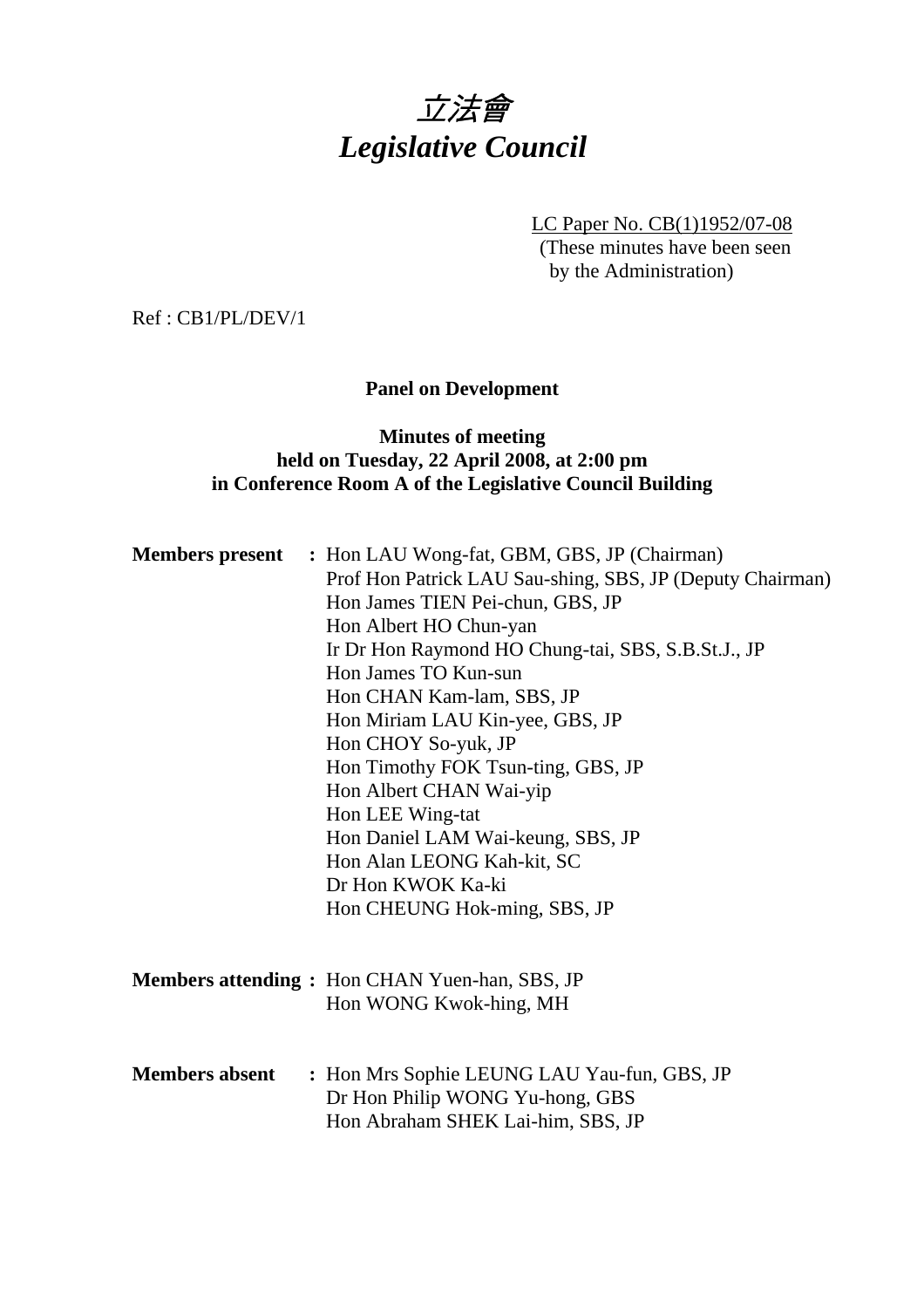**attending** 

### **Public officers : Agenda item IV**

Mrs Carrie LAM Secretary for Development

Mrs Susan MAK Deputy Secretary for Development (Planning & Lands)1

Miss Annie TAM Director of Lands

Mr CHEUNG Hau-wai Director of Buildings

#### **Agenda item V**

Mrs Carrie LAM Secretary for Development

Mrs Susan MAK Deputy Secretary for Development (Planning & Lands) 1

Mrs Ava NG Director of Planning

Miss Ophelia WONG Deputy Director of Planning/District

#### **Agenda item VI**

Mrs Carrie LAM Secretary for Development

Mrs Susan MAK Deputy Secretary for Development (Planning & Lands)1

Mr K K LING Principal Assistant Secretary (Planning & Lands) 5

Mrs Ava NG Director of Planning

Mr YIP Sai-chor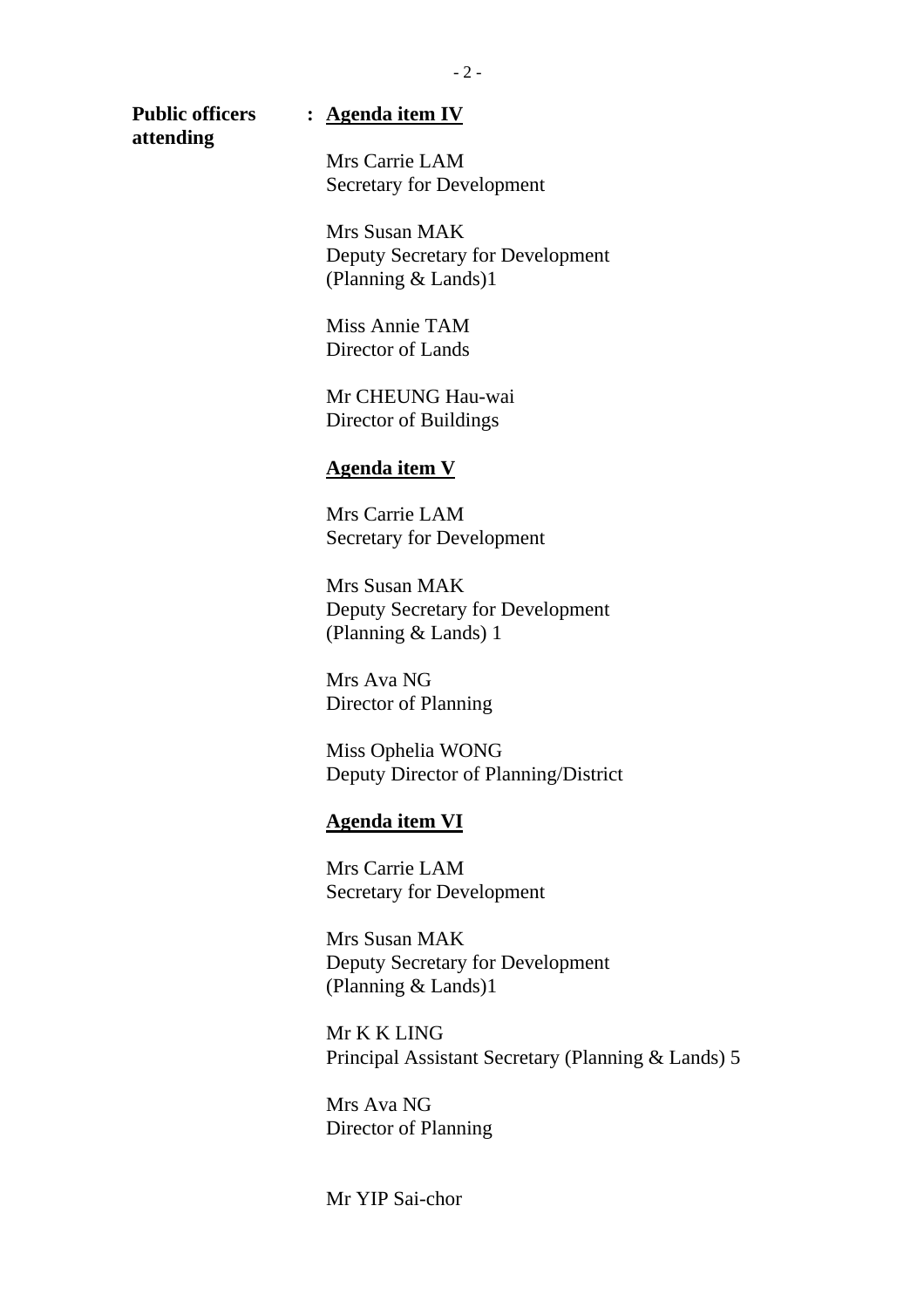# Head of Civil Engineering Office

| <b>Clerk in attendance:</b> Ms Anita SIT |                              |
|------------------------------------------|------------------------------|
|                                          | Chief Council Secretary (1)4 |

**Staff in attendance :** Mr WONG Siu-yee Senior Council Secretary (1)7

> Ms Christina SHIU Legislative Assistant (1)7

#### Action

# **I Confirmation of minutes**

| (LC Paper No. CB(1)1276/07-08 |                   | -- Minutes of meeting on |  |
|-------------------------------|-------------------|--------------------------|--|
|                               | 26 February 2008) |                          |  |

The minutes of the meeting held on 26 February 2008 were confirmed.

| $\mathbf H$ |  | Information papers issued since last meeting |  |
|-------------|--|----------------------------------------------|--|
|             |  | $\sum_{i=1}^{n}$                             |  |

| пиогнанон рарсгэ вэшси энісс там нісстінд<br>(LC Paper No. CB(1)1153/07-08(01) -- | Submission dated 27 March         |
|-----------------------------------------------------------------------------------|-----------------------------------|
|                                                                                   | 2008<br>from<br>World<br>City     |
|                                                                                   | Committee in relation to the Peel |
|                                                                                   | Street/Graham<br><b>Street</b>    |
|                                                                                   | redevelopment project             |
| LC Paper No. $CB(1)1258/07-08(01)$ --                                             | Information paper on "118CD --    |
|                                                                                   | Drainage improvement<br>in        |
|                                                                                   | Northern New Territories --       |
|                                                                                   | package B" provided by the        |
|                                                                                   | Administration                    |
| LC Paper No. CB(1)1281/07-08(01) --                                               | Information paper on "139CD --    |
|                                                                                   | Decking of Staunton Creek         |
|                                                                                   | nullah in Wong Chuk Hang and      |
|                                                                                   | Fuk Man Road nullah in Sai        |
|                                                                                   | Kung" provided by<br>the          |
|                                                                                   | Administration                    |
| LC Paper No. $CB(1)1297/07-08(01)$ --                                             | Information paper on "PWP Item"   |
|                                                                                   | No. 717CL -- Tseung Kwan O        |
|                                                                                   | further development -- site       |
|                                                                                   | formation<br>and infrastructure   |
|                                                                                   | works at Pak Shing Kok"           |
|                                                                                   | provided by the Administration)   |
|                                                                                   |                                   |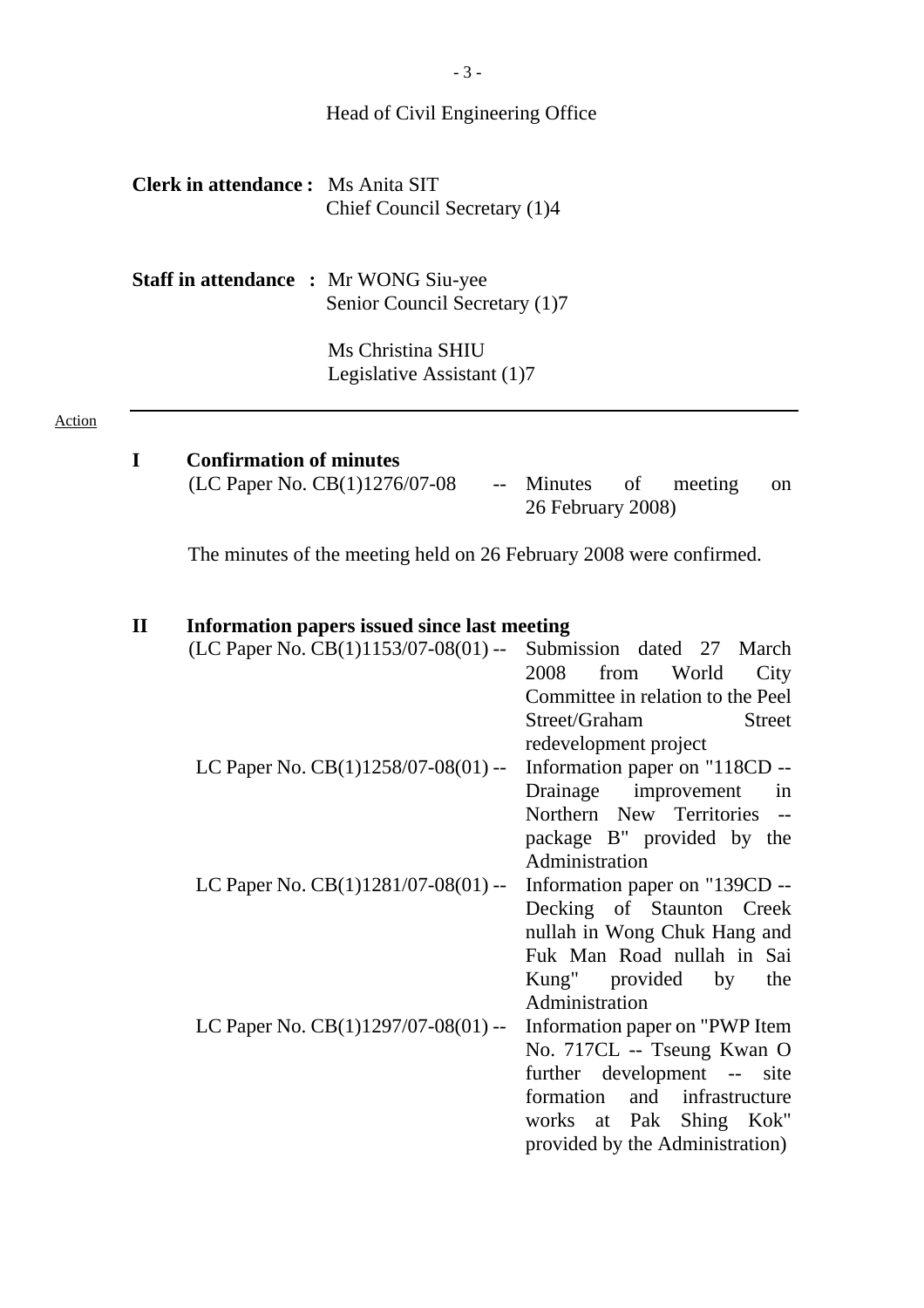2. Members noted that the above information papers were issued since the last meeting.

# **III Items for discussion at the next meeting**

| $(LC$ Paper No. $CB(1)1273/07-08(01)$ -- List of outstanding items for |                             |
|------------------------------------------------------------------------|-----------------------------|
|                                                                        | discussion                  |
| LC Paper No. $CB(1)1273/07-08(02)$ -- List of follow-up actions        |                             |
| LC Paper No. CB(1)1273/07-08(03) -- Letter dated 14 April 2008 from    |                             |
|                                                                        | Hon LEE Wing-tat on "Review |
|                                                                        | on the measures to promote  |
|                                                                        | green features in building  |
|                                                                        | developments")              |
|                                                                        |                             |

3. Members agreed that the following items would be discussed at the next regular meeting scheduled for 27 May 2008 --

- (a) Study on Land Use Planning for the Closed Area Draft Concept Plan;
- (b) Replacement and rehabilitation of water mains;
- (c) Mandatory building inspection scheme and mandatory window inspection scheme;
- (d) Cycle track network in the New Territories; and
- (e) Review on the measures to promote green features in building developments.

#### **IV Provision of public facilities in private developments**

| (LC Paper Nos.                        | Letters from Hon LEE Wing-tat,      |
|---------------------------------------|-------------------------------------|
| $CB(1)1007/07-08(01)$ , (02) and      | Dr Hon KWOK Ka-ki and               |
| (03)                                  | Hon Alan LEONG Kah-kit on           |
|                                       | "Compliance by real estate          |
|                                       | developers with land lease          |
|                                       | conditions<br>or conditions         |
|                                       | imposed by the Town Planning        |
|                                       | Board on the provision of open      |
|                                       | space and facilities for use by the |
|                                       | public"                             |
| LC Paper No. $CB(1)1134/07-08(01)$ -- | Submission dated 18 March           |
|                                       | 2008 from Designing<br>Hong         |
|                                       | Kong Ltd.                           |
| LC Paper No. $CB(1)1273/07-08(04)$ -- | Information paper provided by       |
|                                       | the Administration)                 |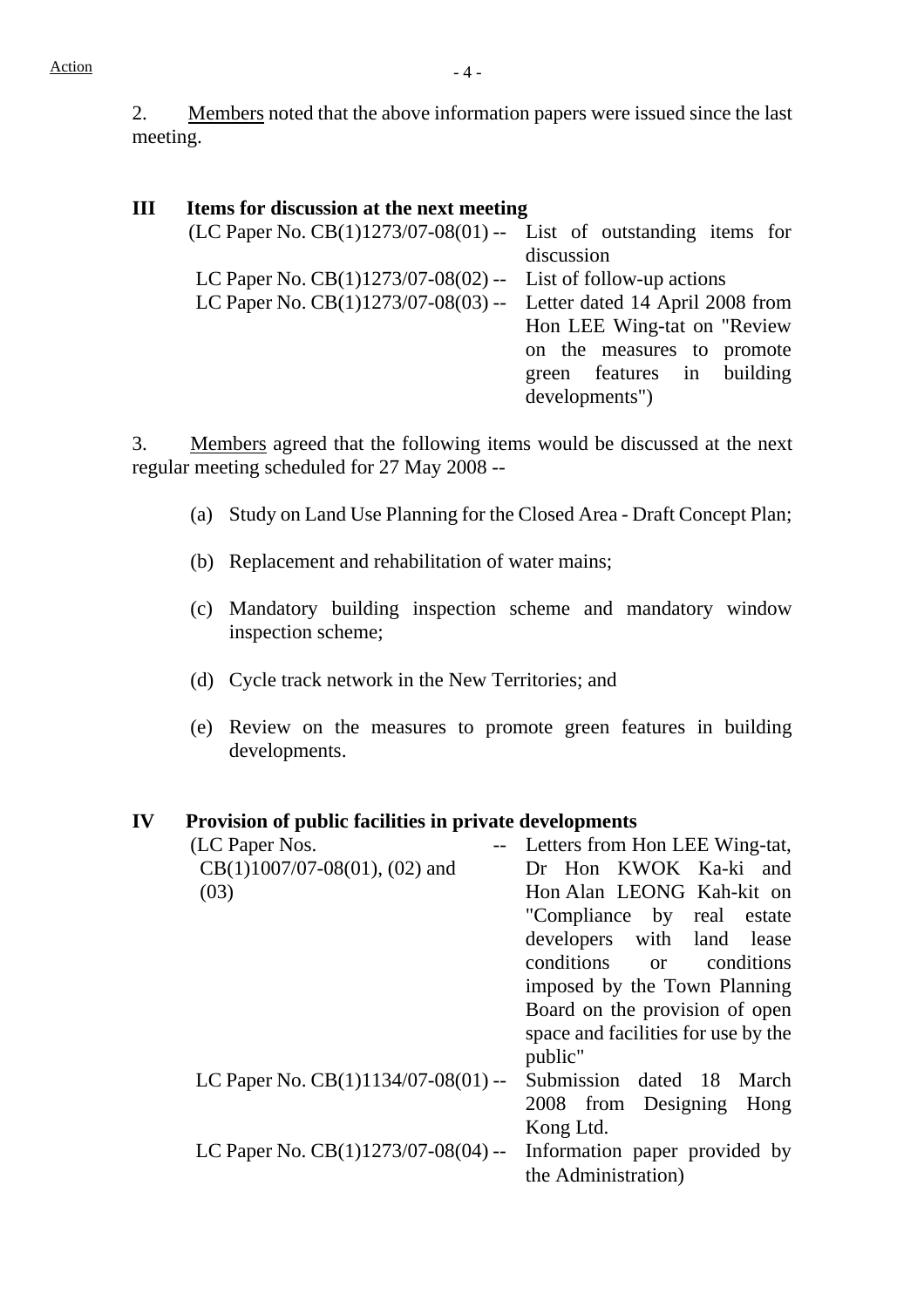4. The Secretary for Development (SDEV) highlighted the salient points of the Administration's paper (LC Paper No. CB(1)1273/07-08(04)), including the existing policy, arrangements and measures to enhance public use of public facilities in private developments and the general situation of compliance with the requirements on the provision of such facilities. She elaborated the objectives of the policy, namely integrated planning, timely provision of public facilities and optimization of land use. She acknowledged that there was room for improvement in the management, accessibility and quality of those public facilities, particularly the open spaces. She stressed that the policy was underpinned by a strong rationale and should not be easily renounced. However, the Administration would review the policy taking into account the concerns expressed by the public and Members.

5. Mr LEE Wing-tat considered that for the Times Square incident, the developer concerned should not use that space for commercial activities to gain profit, which was tantamount to "unjust enrichment". The Administration should serve as the gatekeeper but it had failed to properly enforce the conditions in the deed of dedication. He considered that the Administration should take decisive action. He asked whether the developer concerned had submitted the necessary financial information to the Administration. He further asked whether the Administration would consult the Department of Justice and whether prosecution would be initiated. In order to see whether small property owners had been properly informed of their responsibilities in respect of the public facilities provided in their developments, he requested the Administration to provide the sales brochures of residential properties of private developments containing public facilities for the past two years.

Admin

6. In response, SDEV said that the Administration would take necessary actions in a reasonable and legal manner. The crux was whether the required facilities had been provided in accordance with the deed of dedication. For this suspected case of non-compliance with the deed of dedication, the Department of Justice had already replied to the enquiries of several Members. The developer concerned had provided preliminary information already and the Administration had taken appropriate actions. She could not disclose the details at this stage.

7. Mr CHAN Kam-lam said that the provision of public facilities in private developments was a good policy because it would facilitate management of those facilities. Nevertheless, the public might be misled into believing that the space concerned was privately owned if no notices had been posted to inform the public. The Administration had made the correct move to promulgate the two lists of private developments containing public facilities to enhance transparency. Although the presence of such facilities might have been disclosed in the deeds of mutual covenant and the plans, property owners seldom read those documents. Some property owners wanted to relinquish those public facilities in their private developments to the Government because they did not want to bear the maintenance and management costs. He enquired about the number of non-compliance cases detected by the Buildings Department (BD).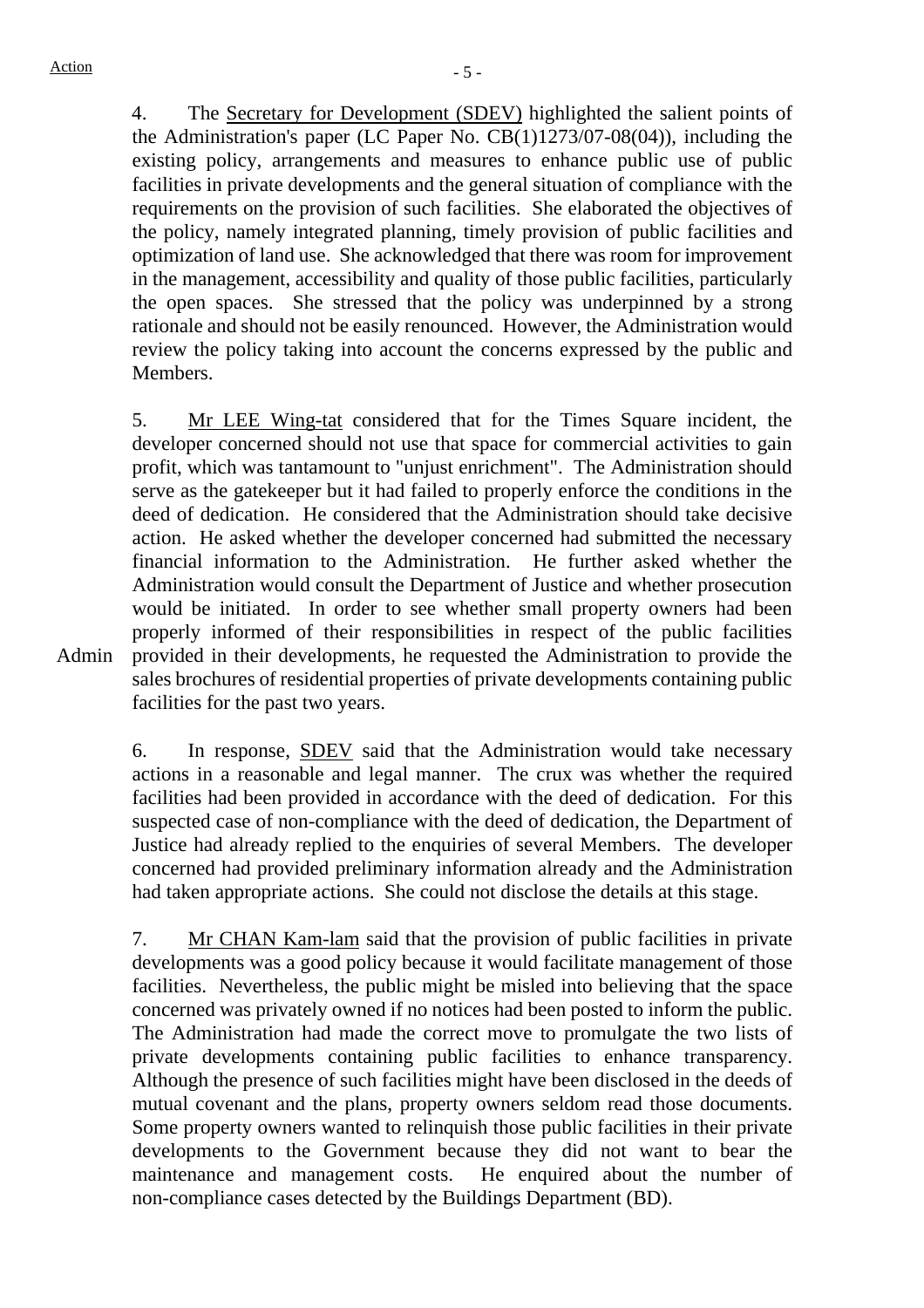8. In response, SDEV said that property owners should have knowledge of those facilities because the sales brochures would contain such information. The Director of Buildings (DB) said that BD would carry out inspections once every three months. In the past two years, five cases of non-compliance had been detected, mainly involving minor deviations such as the presence of canopies and obstructions. Public facilities subject to deeds of dedication were mostly pedestrian passages. The non-compliance case at Times Square was discovered by BD during its inspection and remedial action had been taken. The Director of Lands (D of L) said that the Lands Department (LandsD) had in 2006 and 2007 carried out about 180 inspections to follow up suspected breaches and breaches were detected in 16 of such inspections. Seven cases on four developments were related to public open space. Developers concerned had responded positively to the Administration's request for rectification of the breaches.

9. Miss CHOY So-yuk considered that there should be sufficient notices on site to inform the public of such public facilities. Security personnel should not keep a close watch on users using those public facilities. It was also undesirable to put public space on podiums or at locations surrounded by private space of developers. The Administration was slack in its monitoring work. She queried whether inspections carried out by BD were effective because security personnel patrolling those facilities would be aware of inspectors entering the premises. She pointed out that a site near Carson Mansion and Yuet Ming Building was originally reserved for constructing an exit for the Mass Transit Railway Fortress Station. The developer concerned had already been compensated but the site, which should be public space, was used as a commercial carpark at present, blocking public access through the site. She asked whether the Administration would handle the case and rectify the situation.

Admin 10. In response, SDEV said that relevant departments would conduct inspections. As there were numerous public facilities provided in private developments, the public could also assist in playing a monitoring role. In this regard, the Administration had written to District Councils to solicit their support to report non-compliance of use of public open space. Maps and notices in relation to public open space in private developments were available in the departments' websites. As regards the location of public open space, if all such space was to be provided at ground level, flexibility in planning would be restricted. Depending on the actual geographical setting, in some circumstances, public open space above ground level could be more convenient to the users. In relation to the site mentioned by Miss CHOY, D of L recalled that the then Housing, Planning and Lands Bureau had given a reply on the subject. She would check the records and provide members with the information.

> 11. Mr James TO asked whether the Administration would demand a performance bond from developers and issue the certificate of compliance only after the necessary public facilities had been completed satisfactorily. He sought clarification on whether space occupied by a light well could be considered as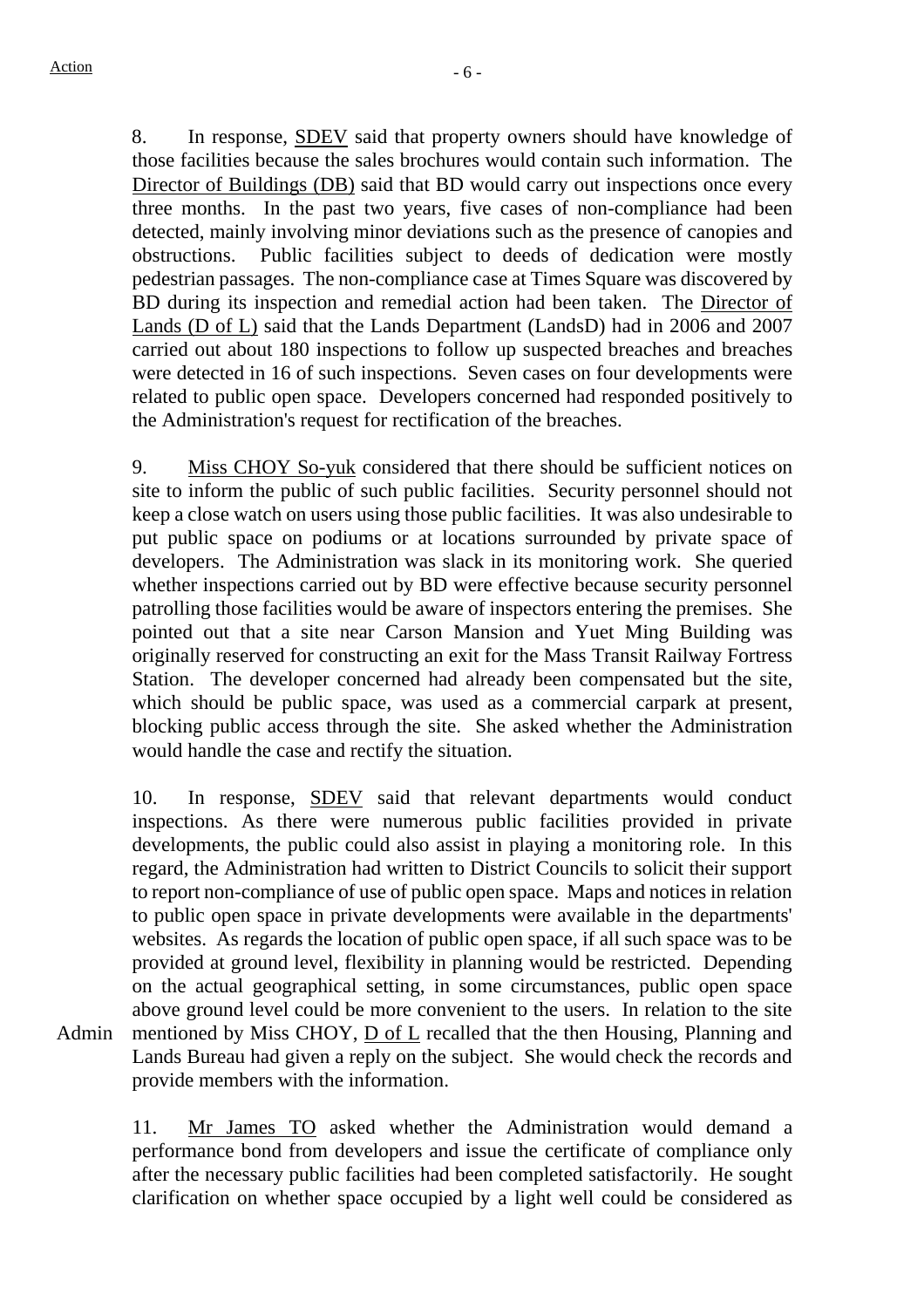public open space. There was a difference between open space for owners/tenants and the general public. He considered that the problem should be tackled on multiple fronts. The Administration should require developers to include a fact sheet on the public facilities concerned in the sales brochures. It could also consider making an announcement of public interest in this regard at the same time when a developer sold its flats. The Estate Agents Authority should request estates agents to disclose information on such public facilities to prospective property purchasers. There should be guidelines for solicitors to inform property purchasers of their responsibilities. Legislative measures should also be considered.

12. In response, SDEV said that under the existing practice, the certificate of compliance would only be issued after the satisfactory completion of the required public facilities, unless delayed completion of the required public facilities was exceptionally allowed. The Administration would demand performance bonds from developers if appropriate. The interest of prospective property purchasers was protected through regulation of the sale of flats, which was a matter under the purview of the Transport and Housing Bureau. Developers were required to disclose information on maintenance and management responsibilities of those public facilities in private developments in property sales brochures, and the Administration would consider stepping up measures in this regard. As regards the light well in a shopping arcade near the Mass Transit Railway Kowloon Station mentioned by Mr TO, the Administration would investigate the case and provide a written response.

Admin

13. Mr Alan LEONG said that developers could delay the completion of those public facilities forever if no time limit was specified in the lease conditions. The negotiation of lease conditions between the Administration and the developers lacked transparency. He requested the Administration to provide information on whether the rights and responsibilities in relation to those public facilities had been transferred to small property owners upon the development falling into multiple ownership, and whether the same arrangement was applicable to all private developments concerned. He asked when the Administration would promulgate guidelines on using public space. As the standard provision of open space specified in the Hong Kong Planning Standards and Guidelines (HKPSG) also included public open space in private developments, it would be unfair if the public could not use that space with ease. He enquired about the timetable of the review on the policy and asked whether the Administration had any specific plans on how to engage the public in the review. He suggested that the Panel should hold a meeting to receive public views on the subject.

14. In response, SDEV said that many members of the public would benefit from facilities such as pedestrian footbridges and networks provided under the policy. Therefore, the policy should be retained. On the issue of whether the maintenance and management responsibilities of those public facilities had been transferred from developers to small property owners upon the development falling into multiple ownership, she responded that this would normally be the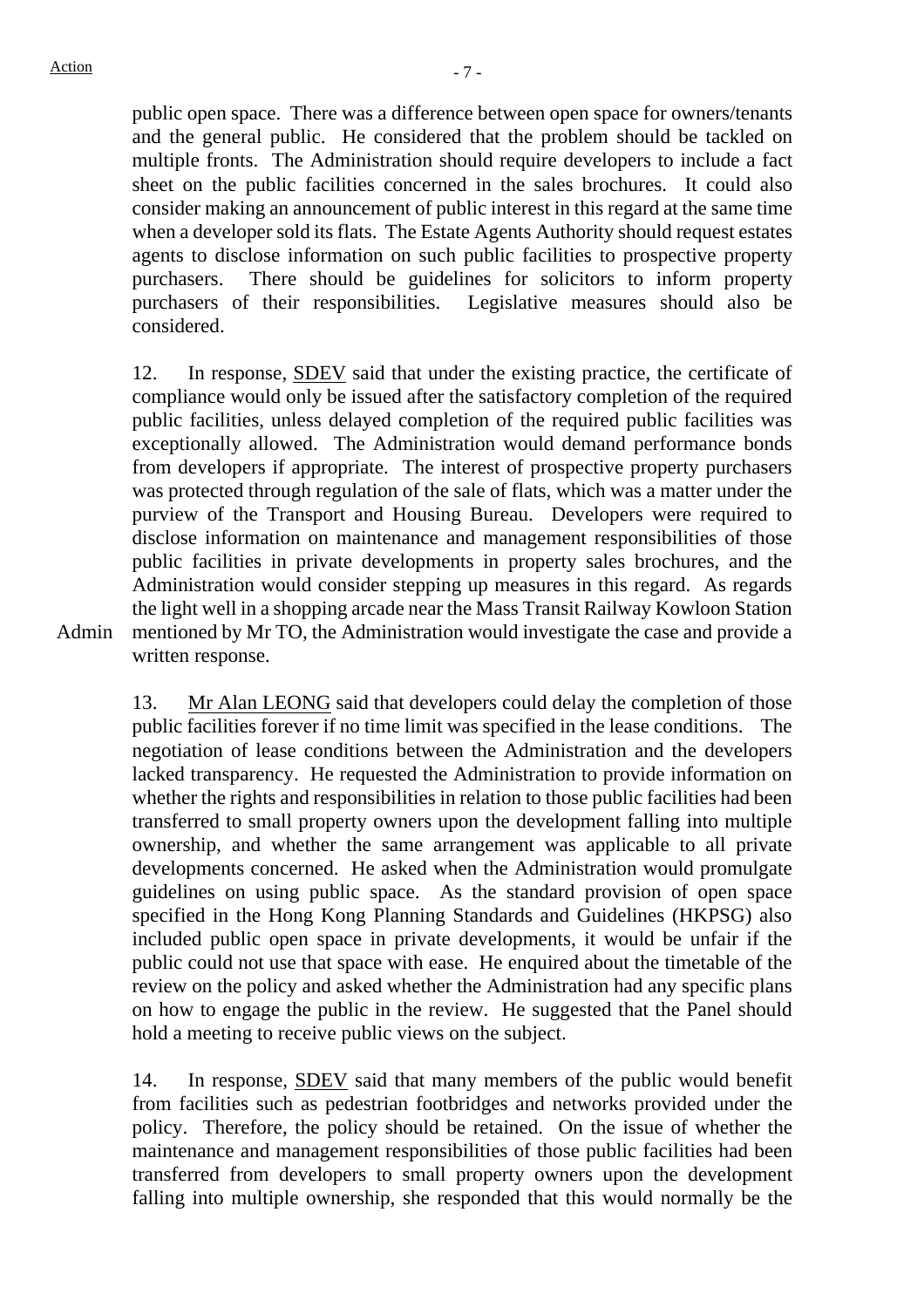case unless otherwise stated in the land lease and hence developers were required also to draw such liabilities to the attention of prospective buyers. As regards the suggestion for the Administration to promulgate guidelines on the use of public space in private developments, the Administration had to consider the issue with care taking into account legal implications and the views of the developers and owners concerned. HKPSG did not include specific guidelines on the design and use of open space. The Administration would conduct the review on the policy in the best possible way and the exact timetable would be decided after completing some preliminary groundwork.

15. Prof Patrick LAU said that HKPSG should set design guidelines on open space rather than merely stating the amount of open space per person. He sought clarification on open space provision as defined in HKPSG. Although some public open space was of good quality, the space might not be easily accessible by the public. On the other hand, although some open space might not be actually usable by the public, the space was a merit from the architectural design perspective. Whether public open space should be located on podiums or at ground level was an important issue for consideration.

16. In response, SDEV said that HKPSG had no distinction between private or public open space, and open space could be classified as active or passive. Some open space might only have trees and flowers planted and this was acceptable. The Administration would give due consideration to the design and locations of public open space.

17. Ir Dr Raymond HO considered that developers should not have any dissatisfaction over the policy because they could benefit from bonus gross floor area (GFA) and higher profits. Small property owners had to shoulder the maintenance and management costs of the public facilities concerned. He considered that compilation of the two lists of private developments containing public facilities was a merit and should be commended. He also asked the Administration to regulate the presentation format, such as font size, of important conditions in property sales brochures. For those outstanding public facilities such as footbridges that were not yet provided by the developers concerned, he asked whether the Administration would impose a completion date or carry out the works by itself and recoup the costs from the developers. He queried why no penalties were imposed under such circumstances.

18. In response, SDEV said that except in cases of dedication subject to the Buildings Regulations, the provision of public facilities was often a planning requirement and no bonus GFA had been granted for such provision. The requirement was specified in the planning conditions or land leases. As for the inclusion of relevant information in sales brochures of residential properties to protect the rights of prospective property purchasers, the Transport and Housing Bureau's reply to a Legislative Council question for the Council meeting scheduled for 23 April 2008 would provide the details. The Administration had reviewed all relevant cases included in the published lists and did not find any case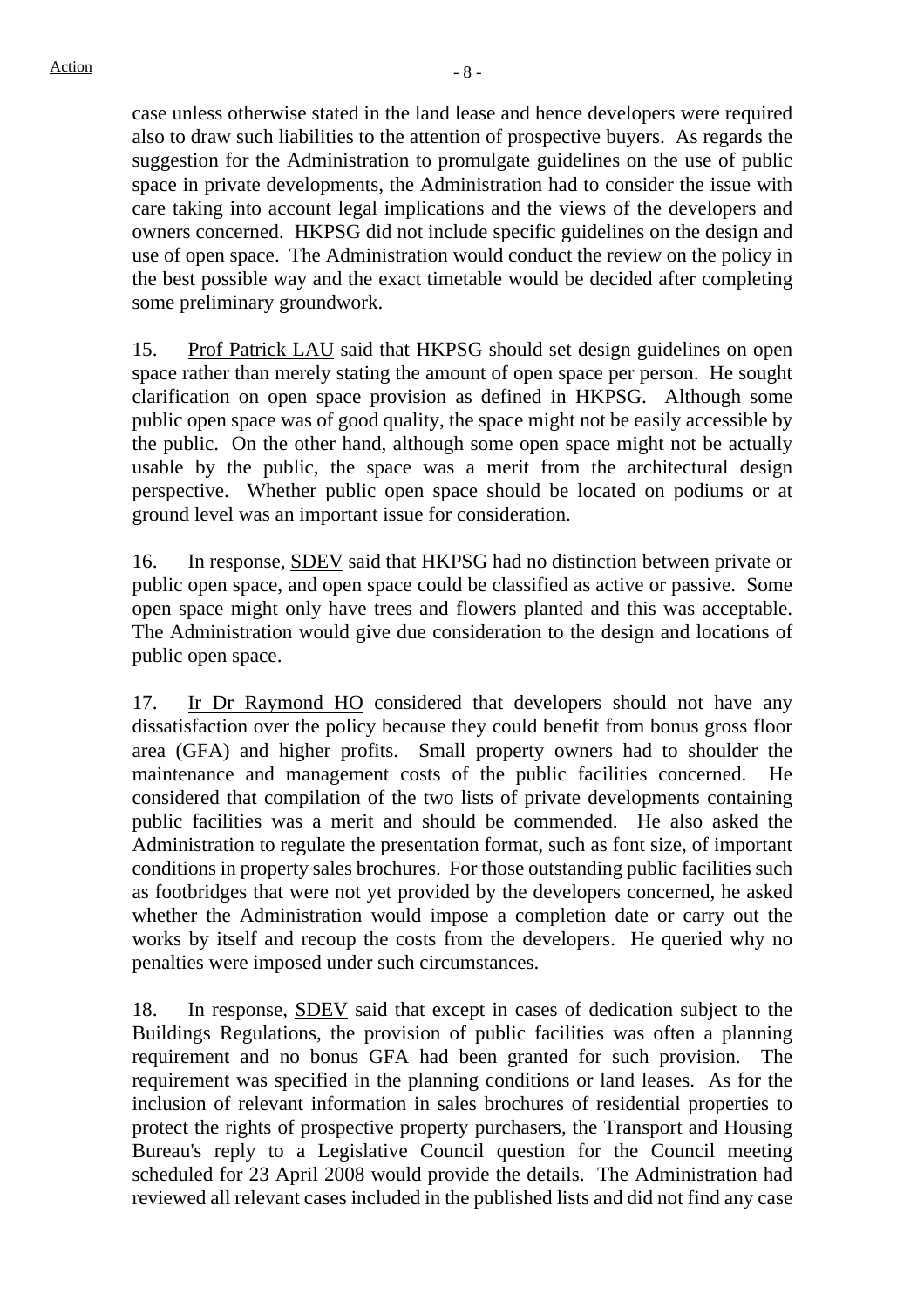with public facilities which should have been there but were not yet provided in private developments. For some developments, the requirement was related to the provision of a footbridge connection point only. If the neighbouring site remained unsold or undeveloped, the footbridge could only be built according to a later timetable. .

19. Mr Albert CHAN said that while the provision of public facilities in private developments was beneficial to the public in some cases, the Administration and Town Planning Board (TPB) should be condemned for some other cases. The most obvious one was related to the required provision of public open space at Cheung Kong Center where only a pedestrian walkway and certain unusable space were provided instead. If no penalty could be imposed, the Administration was powerless in this regard. The Administration should consider introducing legislative measures which could override land lease and planning conditions, like the Building Management Ordinance's overriding status over deeds of mutual covenant. There were many different types of public space. Some space was designed for actual use and some for visual purposes. The Administration's review on the policy should include this aspect. He considered that the policy direction of providing public facilities in private developments was correct and the Administration should not terminate the policy lightly just because there were criticisms.

20. In response, **SDEV** said that although the review on the policy would be a difficult task, the Administration would not preclude introducing legislative measures to tackle the issue if these were necessary to achieve the desired objective. In conducting the review, the Administration would solicit the views of the public and developers in order to strike the right balance. The Administration would not terminate the policy lightly.

21. Ms Miriam LAU said that the issue of whether solicitors should have a duty to inform property purchasers of their legal responsibilities in maintaining and managing public facilities in their private developments should also be included in the review.

22. Mr James TIEN declared interest as a real estate developer and said that the most appropriate design for public open space should be left to the hands of architects and TPB. He considered it desirable to distinguish between open space above shopping arcades with residential developments, which was not easily accessible to the public and had specific opening hours, from open space easily accessible for use by the public. For the former, whether small property owners or the major owners of the arcades should be responsible for the maintenance and management costs would need further consideration. Developers would be inclined to adopt more stringent measures in managing the public open space in their private developments. For the Times Squares incident, it would be problematic if the conditions in the deed of dedication had not clearly specified the types and amounts of fees that developers could collect for letting the public space. Citing the roads between Bank of China Tower and Citibank Tower, he sought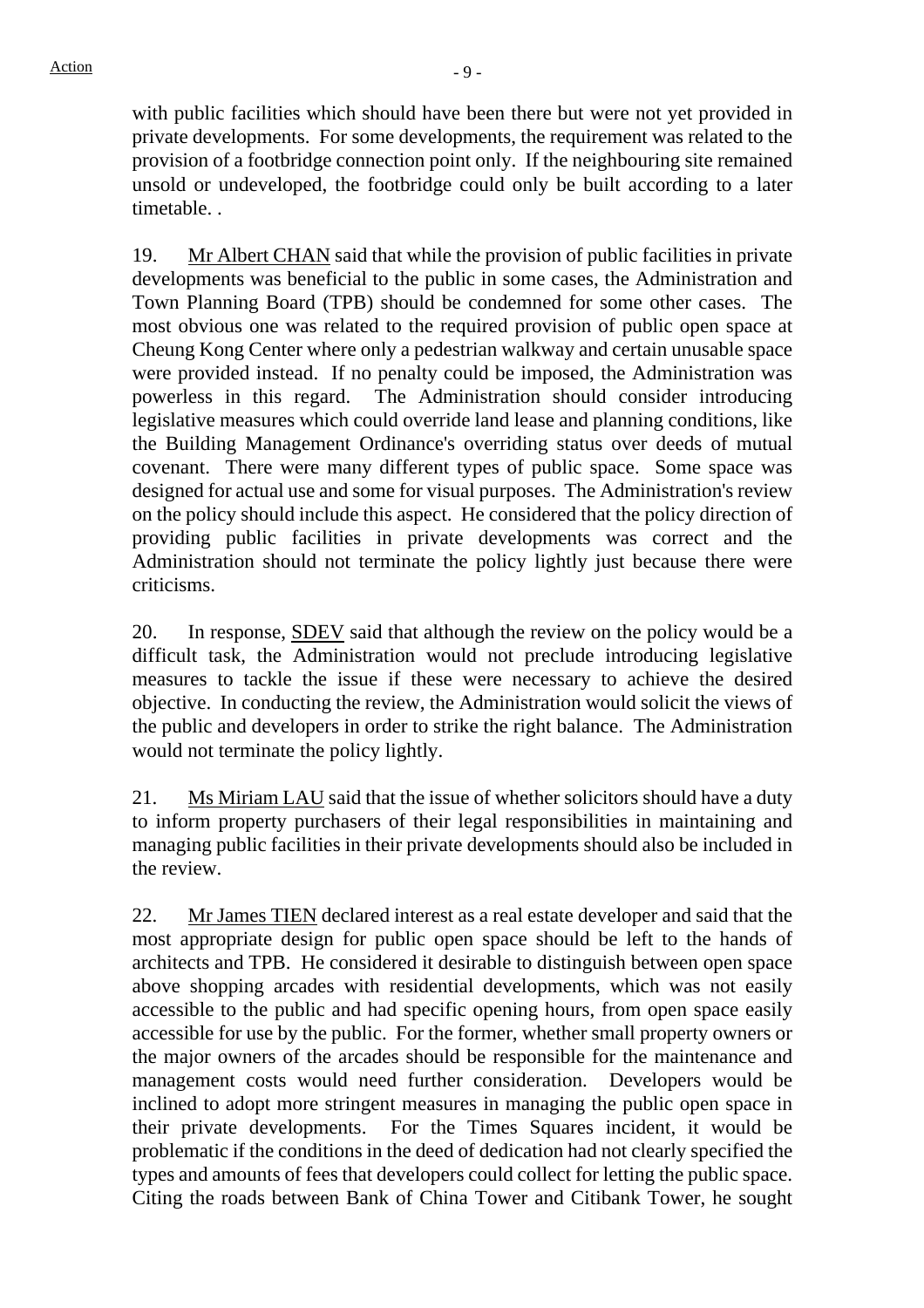clarification on whether those roads were public or private roads and whether the public's right in using those roads had been deprived of if they were public roads.

Admin 23. In response, SDEV said that it would be reasonable to impose opening hours for public open space in private developments for security purposes. For future private developments, the Administration would reconsider whether space not easily accessible to the public should be designated as public space. The Times Square incident was the only case where the developer had been compensated for the public usage with additional GFA and at the same time was allowed to collect fees for letting out the space concerned for specific purpose. The developer concerned had not yet provided all the necessary financial information and the Administration was following up the matter. As regards the roads mentioned by Mr TIEN, she undertook to check the records and provide information on whether they were public or private roads.

24. Dr KWOK Ka-ki was dissatisfied that the Administration had passed its responsibility in monitoring onto the public. He said that the provision of such public facilities would be beneficial to developers because when they submitted their development plans to TPB for consideration, TPB might give favourable consideration to such plans. Developers would also be granted additional GFA for providing such public facilities. As some public open space at International Finance Centre II and Grand Millennium Plaza was used for commercial purposes, he asked whether the Administration would impose penalties for non-compliance; recoup the profits gained by the developers, or resume the public open space concerned. Noting that some public open space did not even provide any seats, he urged the Administration to require the developers concerned to provide amenities to make them more suitable for public use. The attitudes of security personnel patrolling some of the public open space were also far from satisfactory. The policy would create a win-win situation if implemented in a fair manner. However, someone had acted not in the public interest and failed to play the role of gatekeeper. He considered that the Administration should deploy sufficient staff to carry out inspections more frequently. The Administration should actively post notices at appropriate places to inform the public of those public facilities in private developments. He supported the suggestion of holding of a special meeting to further discuss the subject.

25. In response, SDEV said that Dr KWOK's accusation was serious and unfounded. She had never said that the Administration had no monitoring responsibility. What she had mentioned was that the public could assist in the monitoring work by reporting cases of non-compliance. In fact, the Administration would carry out inspection before issuance of the certificate of compliance and regular inspections would also be carried out thereafter. She disagreed to Dr KWOK's statement that someone had acted not in the public interest and failed to play the role of gatekeeper, and queried if he had evidence to support his claim. In the public interest, provision of public facilities was often specified in the planning briefs, especially for projects in Comprehensive Development Area zones. No additional GFA would be granted for the provision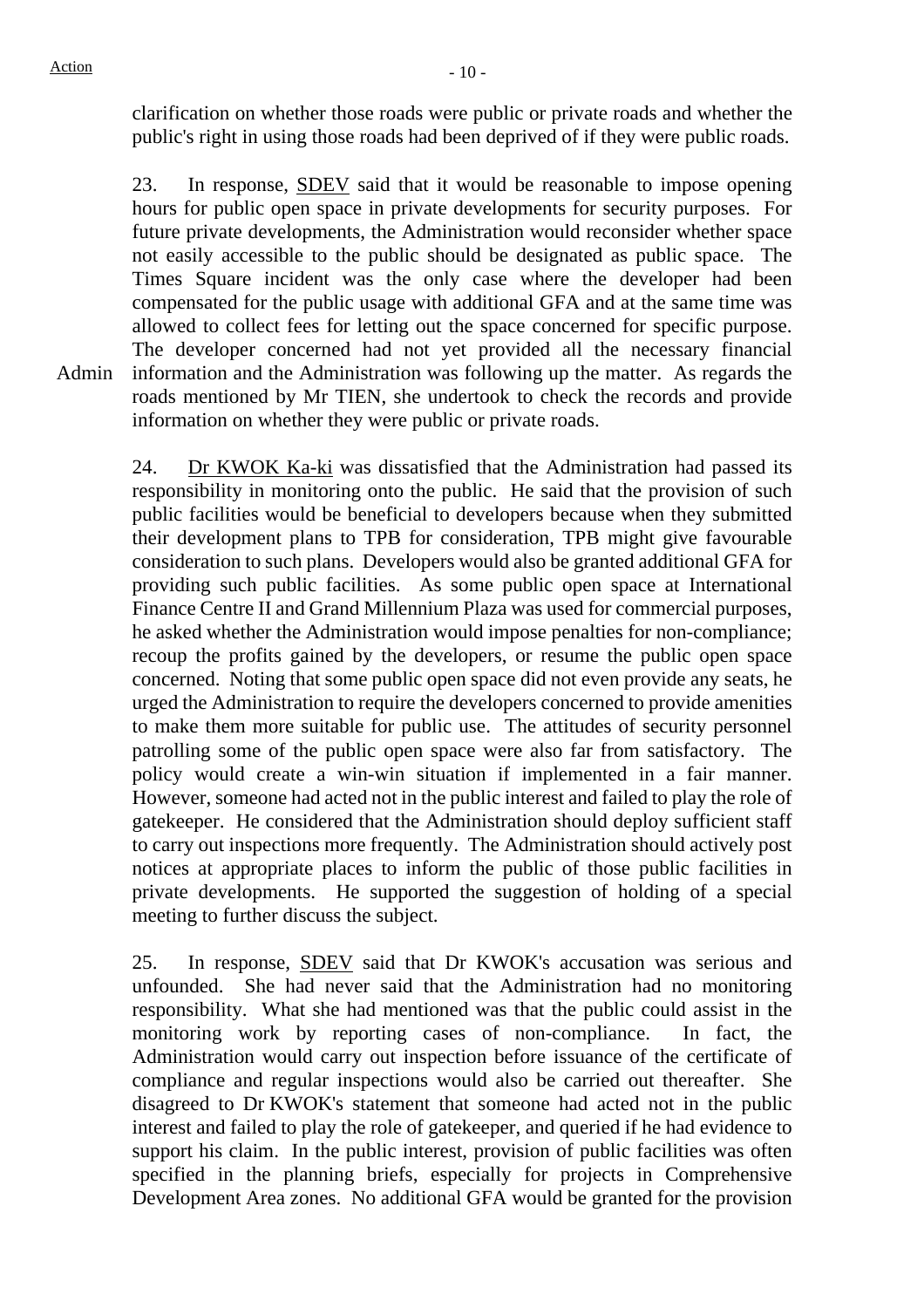Admin of such facilities. Bonus GFA could be granted in accordance with provisions of the Buildings Ordinance for the provision of public facilities subject to deeds of dedication and those facilities were mostly pedestrian passages. Where the public space/facilities were located on land owned by the developers, the Administration could not resume the space/facilities because the Basic Law protected private property rights. Suggestions for purchasing back the space/facilities were impractical because a substantial amount of public funds would be required. For the cases mentioned by Dr KWOK, she said that the required public facilities had been provided and there was no non-compliance with the deeds of dedication. She undertook to provide further information on those cases relating to International Finance Centre II and Grand Millennium Plaza. Whether the public facilities provided were sufficient and whether the attitudes of security personnel could be improved would be separate issues which could be further considered. She had reservation on the suggestion that the Administration should, on behalf of the developers, post notices in private developments about the public facilities provided therein because the Director of Audit would not agree to the idea of using public funds for such purposes.

> 26. Members agreed that a meeting would be arranged to receive public views on the subject.

# **V Urban Design Study for the New Central Harbourfront Stage 2 Public Engagement**

(LC Paper No.  $CB(1)1273/07-08(05)$  -- Information paper provided by the Administration)

27. Members noted the submission dated 22 April 2008 from Designing Hong Kong Limited which was tabled at the meeting.

(*Post-meeting note*: The submission (LC Paper No.  $CB(1)1350/07-08(01)$  was subsequently issued to members on 23 April 2008.)

28. With the aid of a short video, **SDEV** briefed members on the Administration's design proposals for the new Central harbourfront which aimed at creating a vibrant, green and accessible harbourfront in Central.

29. Dr KWOK Ka-ki expressed reservation on the Administration's plan to include an 18-storey hotel on Site 1. He was worried that, like the International Finance Centre II, the hotel would eventually become an eyesore at the harbourfront and block the sea view. Besides, to make the harbourfront lively and vibrant, he believed that Hong Kong should follow Boston and Sydney in forming a harbour authority with representation from members of the public. Otherwise, the new harbourfront might end up one day as a place of expensive shopping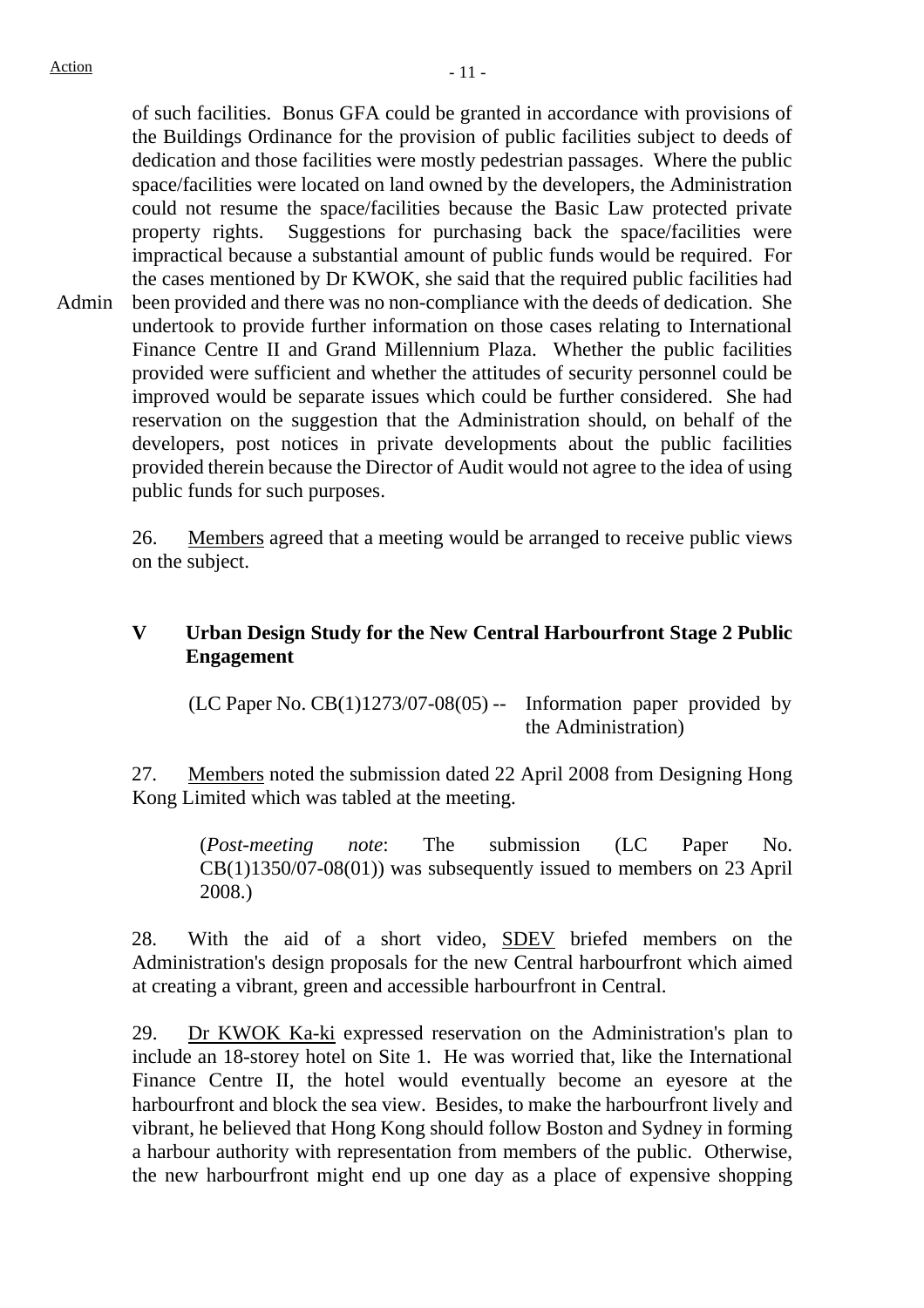arcades and restaurants serving only affluent people. He also considered that there should be plenty of green areas in the harbourfront.

30. In response, SDEV pointed out that there would be a 2-kilometre continuous waterfront promenade for people to walk on and enjoy the harbour view. Further to that, there would also be vantage points at different locations of the harbourfront for visitors to enjoy the harbour view. As for the proposed formation of a harbour authority, she said that there were no plans for an all-embracing harbour authority but a subcommittee under the Harbour-front Enhancement Committee was studying the best model to manage the harbourfront.

31. Mr WONG Kwok-hing commended the Administration for agreeing to add an additional floor to the Central Piers 4 to 6 as a means to subsidize outlying islands ferry services. Such a move represented a major breakthrough in the Administration's response to the problem. However, in his opinions, the addition of a single floor for retail and dinning facilities above the piers would not be adequate to generate sufficient income to cross-subsidize the ferry services. In this regard, the Administration might consider adding more floors above the piers for commercial activities. As a supplementary measure, he suggested that the Administration set aside a portion of the revenue from land sales of the harbourfront sites to support the ferry services.

32. In response, SDEV thanked Mr WONG for his views and commented that it would not be feasible for the Administration to appropriate part of the revenue from land sales to support a particular cause. On other suggestions to help improve the viability of outlying ferry services which was basically a transport policy matter, she undertook to relay them to the Secretary for Transport and Housing for consideration.

33. Miss CHOY So-yuk recalled that a major reason given by the Administration for the reclamation of the harbour in Central was the urgency to construct the Central-Wan Chai Bypass (CWB) to relieve traffic congestion in Central. Now that the construction of CWB remained yet to be decided, she asked whether Road P2 alone was adequate to ease traffic congestion in the area. On the proposed re-assembly of Queen's Pier in-situ, she suggested that a canal, like those in Netherlands, should be built to connect the pier to the harbour so that the pier could resume its original function. Further, she also pointed out that apart from green areas, facilities such as open areas that could cater for art performances and restaurants would be necessary to attract people flow.

34. In response, SDEV explained that works on Road P2 had started and in future the road would relieve part of the traffic congestion in Central. As for the proposal to construct a canal linking the re-assembled Queen's Pier to the harbour, she pointed out that technically it would be very difficult, given the presence of Road P2 and other facilities between the original site of Queen's Pier and the harbour. She agreed with Miss CHOY that facilities that could attract people flow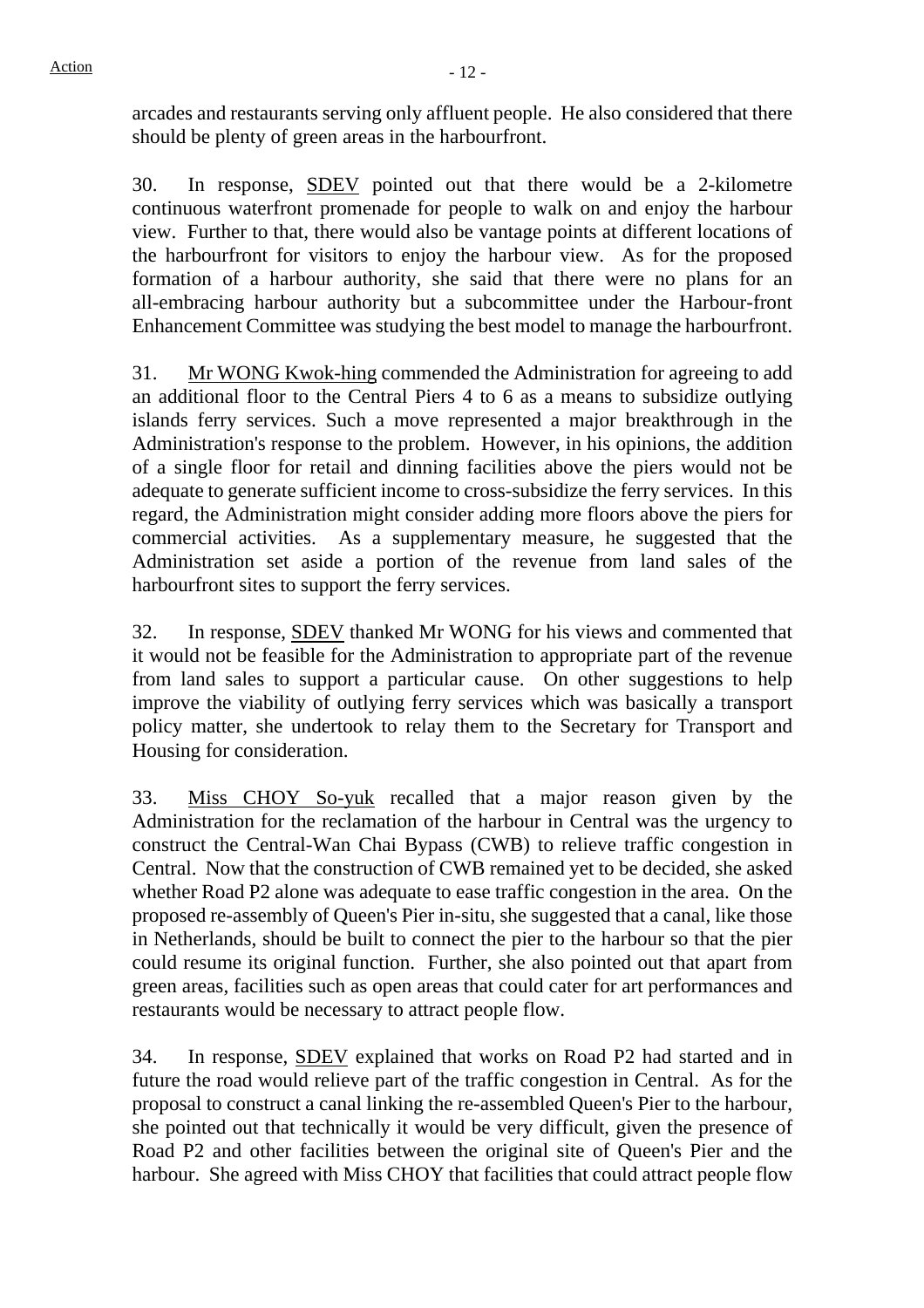should be provided at different locations along the harbourfront to enhance vibrancy of the harbourfront.

35. Mr CHAN Kam-lam supported the Administration's proposals and commented that they had taken care of the needs and interests of all social sectors. Nevertheless, he pointed out that the Administration's decision to reduce development intensities was contrary to the demand of the commercial sector for Grade A offices and would lead to a substantial loss in public revenue. Meanwhile, he did not wish to see any further delay of the project since this might imply further loss in terms of public revenue. Besides, to address the aggravating traffic condition in Central, construction of CWB should proceed as soon as possible. Concerning re-assembly of the Queen's Pier, he did not think that it should be turned into a sitting-out area resembling a pavilion on land. Instead, it should be placed at the waterfront to resume its pier function.

36. In response, SDEV said she agreed entirely with Mr CHAN that CWB deserved a higher priority than other development components in the area. Nevertheless, since the Administration had lost in a recent judicial review regarding the temporary reclamation for the Wan Chai section of CWB, progress of CWB might be held up. As regard Mr CHAN's view on Queen's Pier, she said discussion on the re-assembly location was open and she welcomed different views.

37. Mr LEE Wing-tat commended that the Administration had indeed incorporated a lot of public views into the present proposals. As for surface traffic, he was concerned with the unusual width of Road P2 which appeared to exceed the normal configurations of a dual-two road. He wondered whether it was possible for the Administration to revise the design of the road so that more space could be released for leisure purposes in the habourfront. He was also concerned with the accessibility of the harbourfront and enquired what had been planned for in this regard. As a related issue, he noticed that due to the presence of Government facilities at the Central Government Pier, a section of the pedestrian link connecting Central to Shun Tak Centre was diverted away from the waterfront, thereby depriving pedestrians of a good view of the harbour. He hoped that the Administration could bear this in mind when enhancing this part of the harbourfront.

38. In response, SDEV welcomed the views of Mr LEE and said that the width of Road P2 was based on genuine needs. Since construction of the road had already been gazetted and started, it would not be easy to bring about major changes to its design. As for arrangements to enhance public access to the harbourfront, the Deputy Director of Planning/District responded that the new Central habourfront would be served by a multi-modal transport system and a multi-level (underground, at-grade and elevated) pedestrian network. On Mr LEE's suggestion about the pedestrian link, SDEV said the Administration would consider relocating facilities/premises by the waterfront that would block public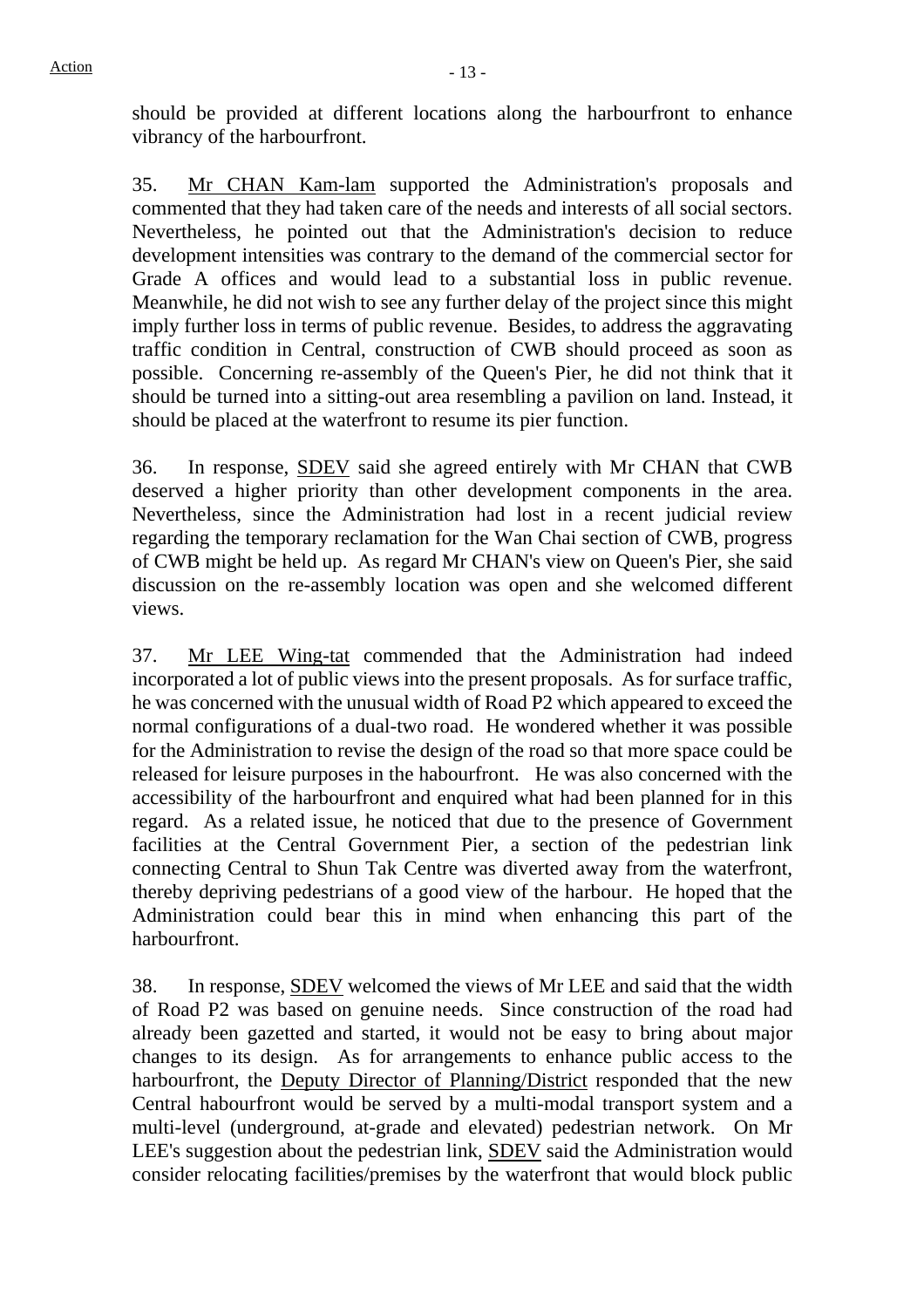accessibility. She would bear Mr LEE's suggestion in mind when improvement works were extended to that portion of the harbourfront.

39. Prof Patrick LAU noticed that of all the sites in the study area, Site 6 was the site with the most reduction in GFA. He questioned the reasons behind and wondered whether it was possible for the Administration to even out the GFA reductions among the sites, in particular Sites 1 and 2. Besides, with the lowering of the development intensities of the harbourfront, he enquired whether it was still necessary to maintain the existing width of Road P2.

40. In response, SDEV thanked Prof LAU for his views and said that the reduction in GFA was decided in response to public aspirations to reduce development intensities of the new harbourfront. The reduction was done in a cautious manner with due consideration given to different factors and hence further reduction or adjustments would be extremely difficult. On Road P2, she reiterated that there was already a pressing need for the road at present and hence, the 25% reduction in GFA of the future developments would not affect the road's design.

41. Miss CHAN Yuen-han was concerned about whether Queen's Pier would be re-assembled in-situ and queried whether adequate consultation had been made with professional bodies on the design proposals. She requested the Administration to draw reference from the design of the Chicago river banks. She also expressed concern on the likelihood of obstruction that the high-rise buildings on Sites 1 and 2 might pose to passers-by traveling to and from the waterfront promenade. Further, knowing that the Administration was considering the relocation of the Hong Kong Maritime Museum from Stanley to Central Pier No. 8, she urged the Administration to exercise extra care in this matter concerning private museums in Hong Kong as the arrangement might invite lots of queries and challenges from non-government organizations.

42. Responding to Miss CHAN, SDEV said the design proposals for re-assembling Queen's Pier were prepared by professionals of the Planning Department based on views received and further views from members and the public were welcome. On public access to the harbourfront, she reassured members that adequate provisions for easy access had been made. Insofar as the Hong Kong Maritime Museum was concerned, she would relay Miss CHAN's views to the Home Affairs Bureau for consideration.